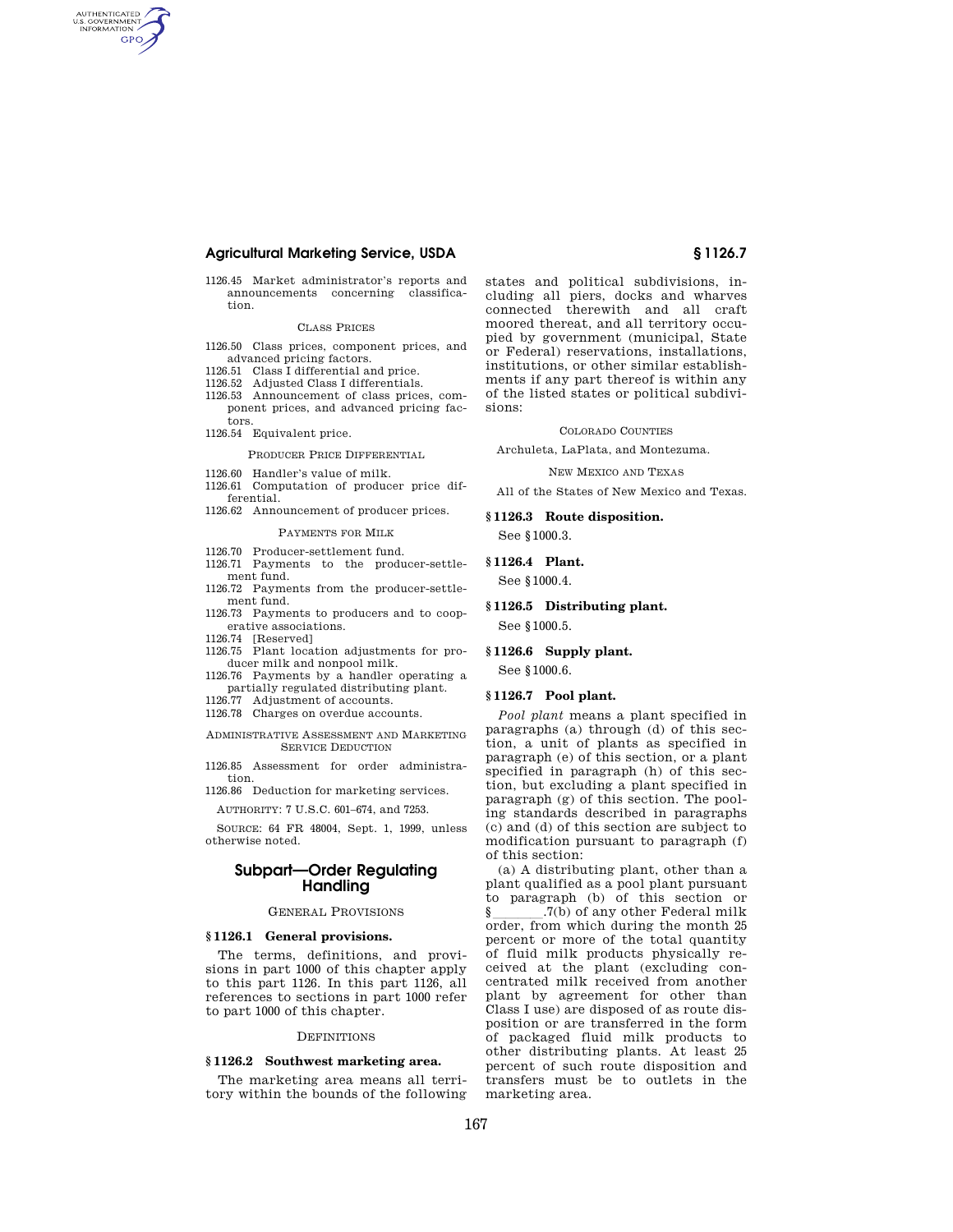(b) Any distributing plant located in the marketing area which during the month processed at least 25 percent of the total quantity of fluid milk products physically received at the plant (excluding concentrated milk received from another plant by agreement for other than Class I use) into ultra-pasteurized or aseptically-processed fluid milk products.

(c) A supply plant from which 50 percent or more of the total quantity of milk that is physically received during the month from dairy farmers and handlers described in §1000.9(c), including milk that is diverted as producer milk to other plants, is transferred to pool distributing plants. Concentrated milk transferred from the supply plant to a distributing plant for an agreed-upon use other than Class I shall be excluded from the supply plant's shipments in computing the plant's shipping percentage.

(d) A plant located within the marketing area that is operated by a cooperative association if pool plant status under this paragraph is requested for such plant by the cooperative association and during the month at least 30 percent of the producer milk of members of such cooperative association is delivered directly from farms to pool distributing plants or is transferred to such plants as a fluid milk product (excluding concentrated milk transferred to a distributing plant for an agreedupon use other than Class I) from the cooperative's plant.

(e) Two or more plants operated by the same handler and located within the marketing area may qualify for pool status as a unit by meeting the total and in-area route disposition requirements specified in paragraph (a) of this section and the following additional requirements:

(1) At least one of the plants in the unit must qualify as a pool plant pursuant to paragraph (a) of this section;

(2) Other plants in the unit must process only Class I or Class II products and must be located in a pricing zone providing the same or a lower Class I price than the price applicable at the distributing plant included in the unit pursuant to paragraph (e)(1) of this section; and

**§ 1126.7 7 CFR Ch. X (1–1–09 Edition)** 

(3) A written request to form a unit, or to add or remove plants from a unit, must be filed with the market administrator prior to the first day of the month for which it is to be effective.

(f) The applicable shipping percentages of paragraphs (c) and (d) of this section may be increased or decreased by the market administrator if the market administrator finds that such adjustment is necessary to encourage needed shipments or to prevent uneconomic shipments. Before making such a finding, the market administrator shall investigate the need for adjustment either on the market administrator's own initiative or at the request of interested parties if the request is made in writing at least 15 days prior to the month for which the requested revision is desired effective. If the investigation shows that an adjustment of the shipping percentages might be appropriate, the market administrator shall issue a notice stating that an adjustment is being considered and invite data, views and arguments. Any decision to revise an applicable shipping percentage must be issued in writing at least one day before the effective date.

(g) The term pool plant shall not apply to the following plants:

(1) A producer-handler plant;

(2) An exempt plant as defined in  $$1000.8(e)$ 

(3) A plant qualified pursuant to paragraph (a) of this section that is located within the marketing area if the plant also meets the pooling requirements of another Federal order, and more than 50 percent of its route distribution has been in such other Federal order marketing area for 3 consecutive months;

(4) A plant qualified pursuant to paragraph (a) of this section which is not located within any Federal order marketing area that meets the pooling requirements of another Federal order and has had greater route disposition in such other Federal order's marketing area for 3 consecutive months;

(5) A plant qualified pursuant to paragraph (a) of this section that is located in another Federal order marketing area if the plant meets the pooling requirements of such other Federal order and does not have a majority of its route distribution in this marketing